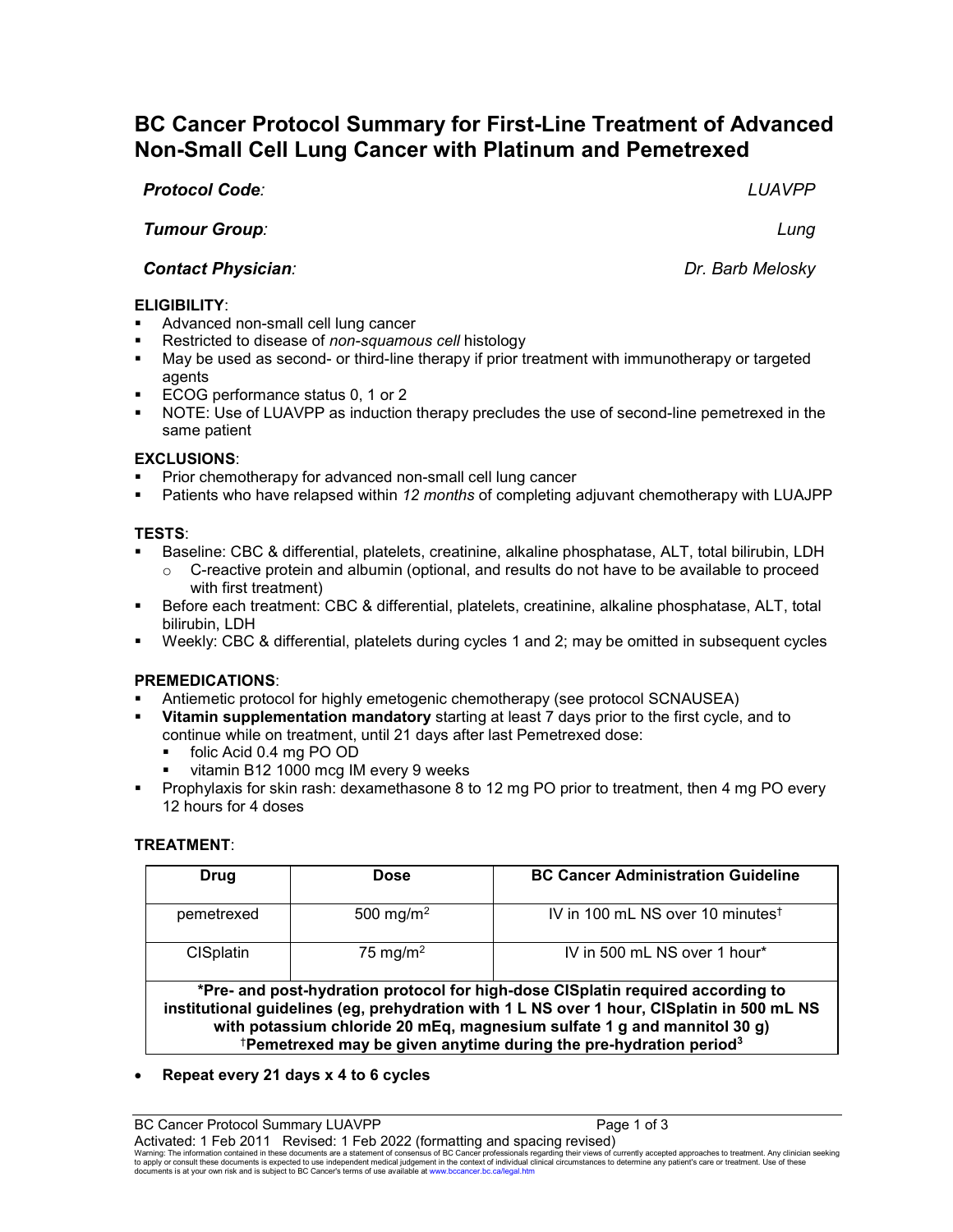### **DOSE MODIFICATIONS**:

#### 1. **HEMATOLOGY**

#### **Based on day 1 counts:**

| ANC $(x 109/L)$              |    | Platelets (x 10 <sup>9</sup> /L)         | <b>Dose</b>  |
|------------------------------|----|------------------------------------------|--------------|
| greater than or equal to 1.5 |    | and $\vert$ greater than or equal to 100 | 100%         |
| less than $1.5$              | or | less than 100                            | <b>Delay</b> |

#### **Based on nadir counts (for Pemetrexed only):**

| ANC (x 10 <sup>9</sup> /L)   |     | Platelets (x 10 <sup>9</sup> /L) | <b>Pemetrexed Dose</b> |
|------------------------------|-----|----------------------------------|------------------------|
| greater than or equal to 0.5 | and | greater than or equal to 50      | 100%                   |
| less than 0.5                | and | greater than or equal to 50      | 75%                    |
| Any                          | and | less than 50                     | 50%                    |

## 2. **RENAL DYSFUNCTION**

| <b>Calculated Cr Clearance</b><br>(mL/min) | <b>CISplatin Dose</b>                               | <b>Pemetrexed Dose</b>                        |
|--------------------------------------------|-----------------------------------------------------|-----------------------------------------------|
| greater than or equal to 60                | 100%                                                | 100%                                          |
| 45 to less than 60                         | 80% CISplatin or go to<br><b>CARBOplatin option</b> | 100%                                          |
| less than 45                               | Hold                                                | <b>Hold</b> regardless of type of<br>platinum |

### 3. **MUCOSITIS**

**For next cycle:**

| <b>Mucositis Grade</b>                           | <b>CISplatin dose</b> | <b>Pemetrexed dose</b> |  |
|--------------------------------------------------|-----------------------|------------------------|--|
| $0$ to $2$                                       | 100%                  | 100%                   |  |
| $3$ to 4                                         | 100%                  | 50% previous dose*     |  |
| *Discontinue treatment after two dose reductions |                       |                        |  |

### 4. **OTHER TOXICITIES**

For any other grade 3 or higher toxicity, delay treatment until toxicity resolves, then resume with 25% dose decrease if considered appropriate to resume by attending oncologist

BC Cancer Protocol Summary LUAVPP Page 2 of 3 Activated: 1 Feb 2011 Revised: 1 Feb 2022 (formatting and spacing revised) Warning: The information contained in these documents are a statement of consensus of BC Cancer professionals regarding their views of currently accepted approaches to treatment. Any clinician seeking<br>to apply or consult t